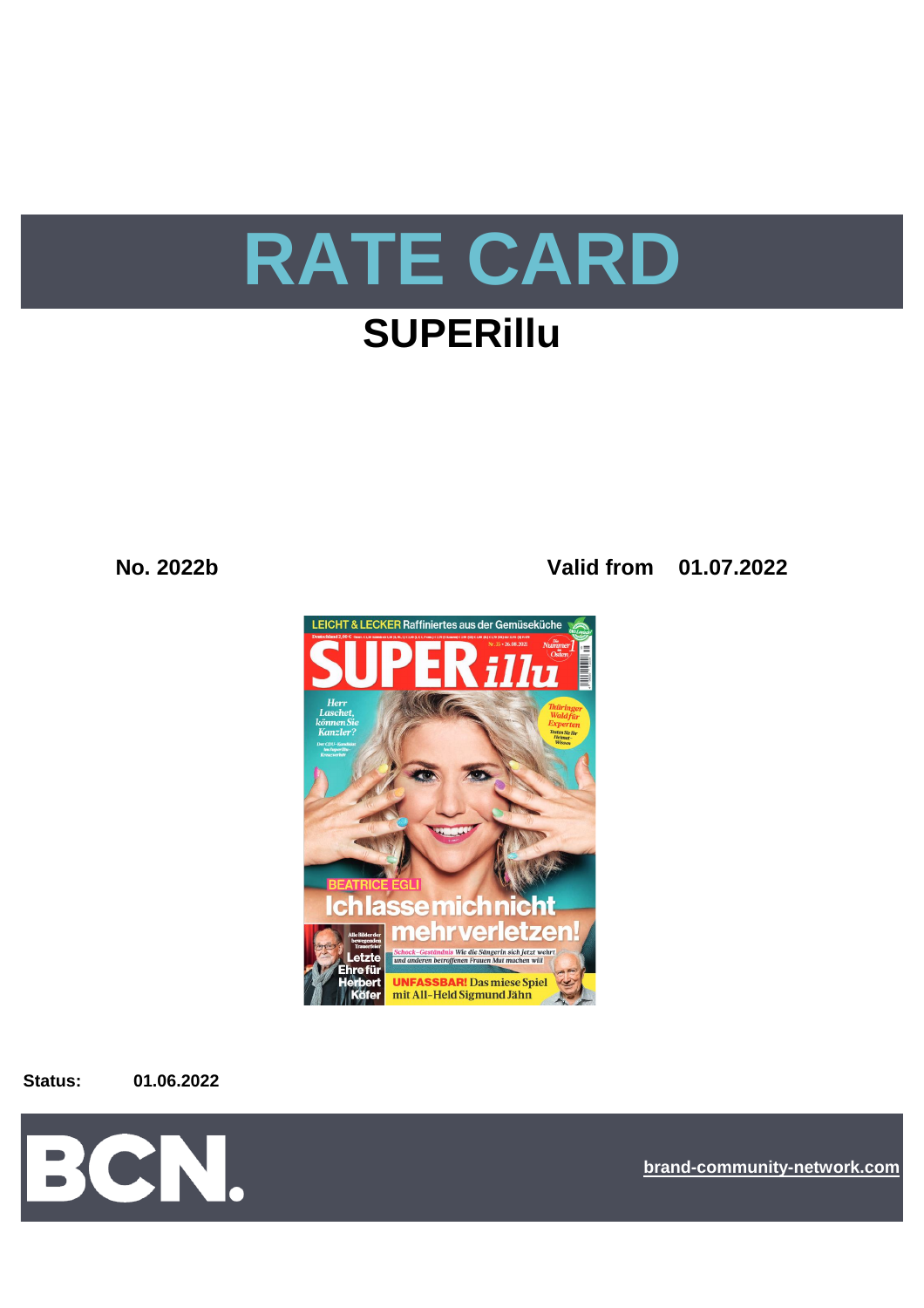

# **PUBLISHER'S DATA**

SUPER Illu Verlag GmbH & Co. KG Commerzbank AG D-10785 Berlin BIC: DRES DEFF 680

P +49 781 84 5149

### **Print Management/Placement**

Gregor Dörflinger AdTech Factory GmbH Hauptstraße 127 D-77652 Offenburg T +49 781 84 3731 [gregor.doerflinger@adtechfactory.com](mailto:gregor.doerflinger@adtechfactory.com)

## **Ad Management/Order Management Terms and conditions:**

AdTech Factory GmbH Hauptstraße 127 D-77652 Offenburg [orders@adtechfactory.com](mailto:orders@adtechfactory.com)

#### **Frequency of publication Technical data: & on sale date**

weekly, thursday (subject to change)

[duon-portal.de/](https://duon-portal.de/) **Place of publication**

### **Publisher Bank accounts: Bank accounts:**

Potsdamer Straße 7 IBAN: DE54 6808 0030 0723 4120 00 UniCredit Bank AG **Brand Director IBAN: DE19 7002 0270 0015 0249 05** Heike Lauber **BIC: HYVEDEMMXXX** 

## [heike.lauber@burda.com](mailto:heike.lauber@burda.com) **Terms of payment:**

Invoices are due in net 30 days after the invoice date. The publisher guarantees a 2 per cent discount for advance payments, provided that the invoice amount is submitted on the publication date of the issue in which the advertisement is published at the latest and no older invoices are outstanding. In the event that the payment target is exceeded, default interest pursuant to Clause 11 of the Terms and Conditions of 5 per cent is calculated based on the respective base rate pursuant to Section 1 (1) of the German Discount Rate Transition Law (Diskontsatz-Überleitungs-Gesetz– DÜG). All prices are net prices. The statutory value-added tax is added. Direct debit is possible.

All ad orders are exclusively carried out pursuant to the General Terms and Conditions. These have to be requested directly from BCN or can be viewed online at:

P +49 781 84 3756 [brand-community-network.com/terms-conditions](https://bcn.burda.com/terms-conditions)

For current and binding technical data, log onto duon-portal.de. Also available as PDF download.

## Berlin, PZN 521674 **Delivery of printer's copy:**

Please upload all copies electronically to duon-portal.de. For support please e-mail support@duon-portal.de or call +49 40 37 41 17 50.

## **General legal notice:**

The warranty claims specified in the publishers' general terms and conditions apply only when the certified technical requirements and standards published on the DUON portal have been fulfilled as well as the delivery has been carried out via the DUON portal. This also holds when data are provided without proof.

## **Online advertisement booking:**

The current, binding technical advertisement bookings can also be sent via the online booking system:

[obs-portal.de/](https://www.obs-portal.de/)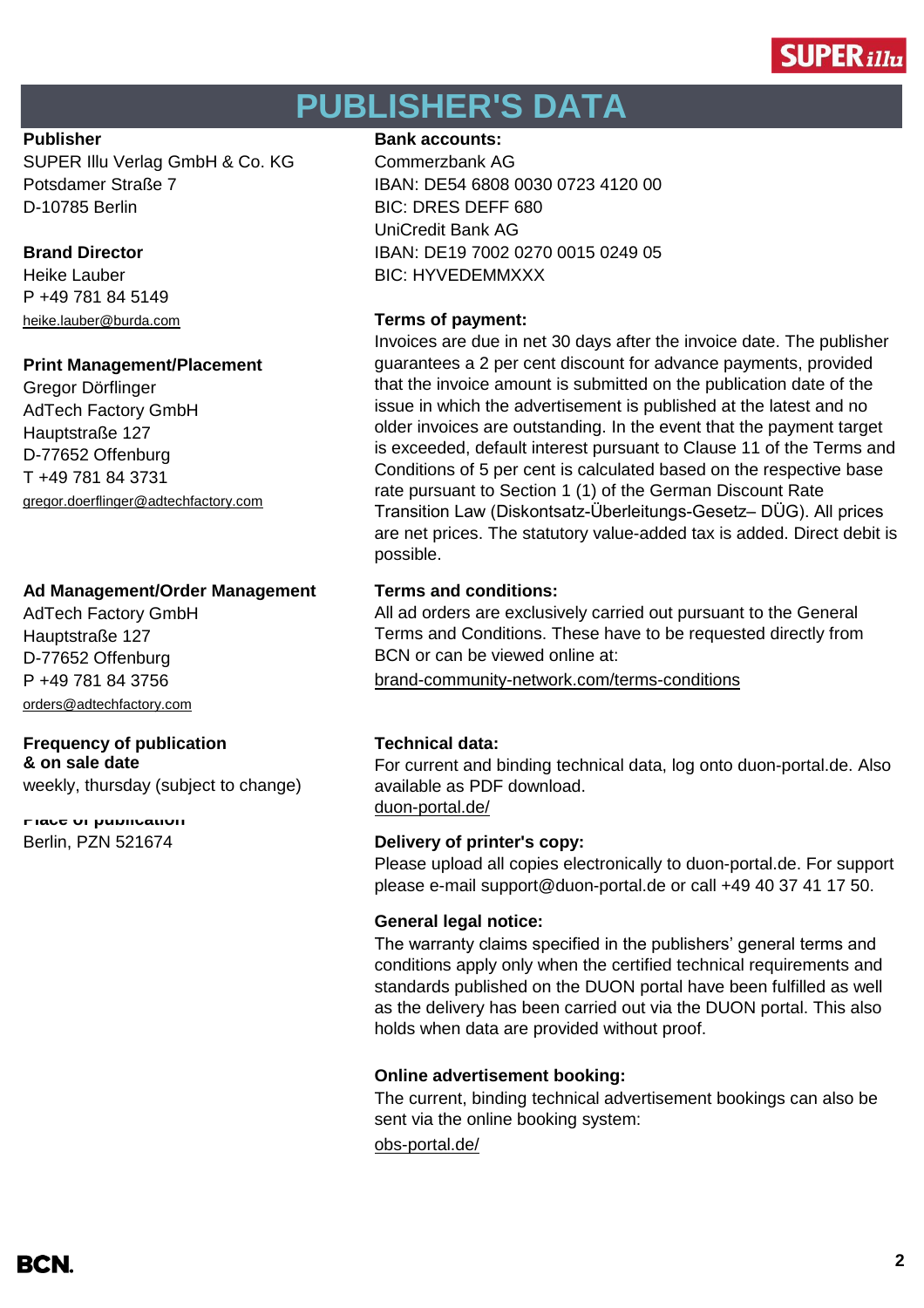

# **FORMATS & RATES**

| Format              | <b>Placement</b>      | <b>Bleed format*</b> | Rate                                         |
|---------------------|-----------------------|----------------------|----------------------------------------------|
| $2/1$ page          | Standard              | 420 x 280            | 57,000 €                                     |
| $1/1$ page          | Standard              | 210 x 280            | 28,500 €                                     |
| 1/2 page vertical   | Standard              | 102 x 280            | 16,800 €                                     |
| 1/2 page horizontal | Standard              | 210 x 137            | 16,800 €                                     |
| 1/3 page vertical   | Standard              | 69 x 280             | 11,200 €                                     |
| 1/3 page horizontal | Standard              | $210 \times 90$      | 11,200€                                      |
| 1/4 page vertical   | Standard              | 53 x 280             | 8,400 €                                      |
| 1/4 page horizontal | Standard              | $210 \times 67$      | 8,400 €                                      |
|                     |                       |                      |                                              |
| $2/1$ page          | <b>Opening Spread</b> | 420 x 280            | 68,400 €                                     |
| $1/1$ page          | Inside front cover    | 210 x 280            | 31,400€                                      |
| $1/1$ page          | Outside back cover    | 210 x 280            | 31,400 €                                     |
|                     |                       |                      | Model of the company of the first company of |

### **Ad combinations:**

width x height in mm

The reduced combination special price for the combination of advertisements is based on comparison of separate advertisement bookings. To this end, the advertisements of an advertiser with an identical product/creation in the same format must appear in all magazines in parallel issues.

## **Advertorials:**

[brand-community-network.com/advertisin](https://bcn.burda.com/advertisingsolutions/print/native-ads)gsolutions/print/native-ads Formats and prices for advertorials created by the editorial team on request. For more information, please visit

## **Consecutive Ads:**

Surcharge on two or more adverts on consecutive partial-page ads: 10%

## **Fixed placements:**

Agreed fixed placements (e.g. first for a business line, commodity group, etc.) entitle the publisher to bill a

## **Type area format:**

On request.

## **Digital rate card:**

Please find the digital rate card here: [brand-community-network.de/advertisingsolutions/digital/prices](https://bcn.burda.com/advertisingsolutions/digital/prices)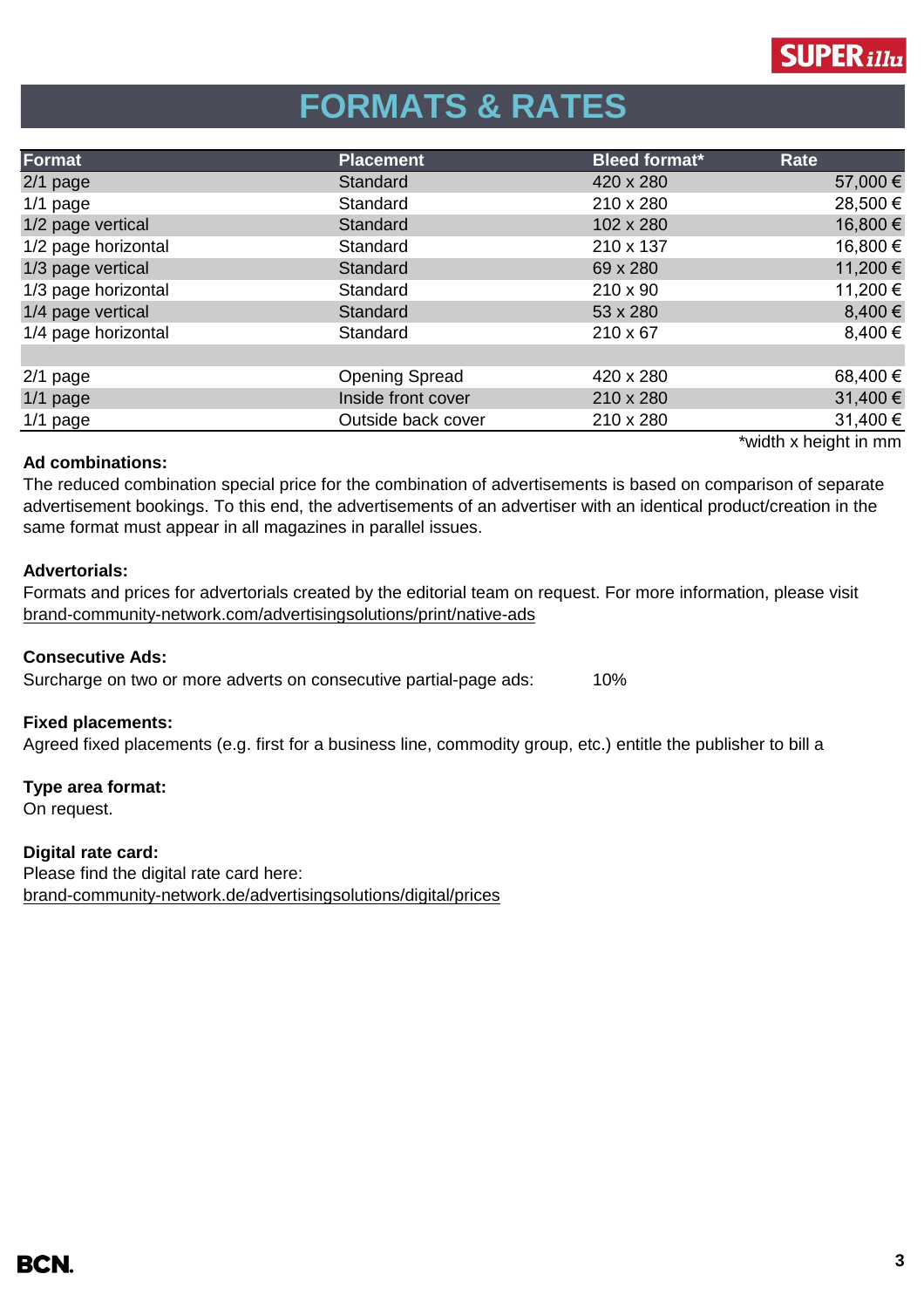

# **AD SPECIALS**

| <b>Rates per thousand</b> | <b>Circulation excl.</b><br>subscriptions* | <b>Subscription</b><br>circulation | Additional ad specials available on request.                                                                                                                                    |  |
|---------------------------|--------------------------------------------|------------------------------------|---------------------------------------------------------------------------------------------------------------------------------------------------------------------------------|--|
| <b>Bound inserts</b>      |                                            |                                    | Prices apply for the booking of at least the entire<br>domestic print run.                                                                                                      |  |
| up to 4 pages             | $80 \in$                                   | 97€                                |                                                                                                                                                                                 |  |
| up to 8 pages             | 90€                                        | 114 €                              | The publisher reserves the right to reschedule bookings                                                                                                                         |  |
| up to 12 pages            | 103€                                       | 133€                               | with less than domestic print run.                                                                                                                                              |  |
| bound partner postcards   | 72€                                        | 85€                                | A minimum run of 50,000 copies applies for all ad                                                                                                                               |  |
| <b>Glued-on inserts</b>   |                                            |                                    | specials.                                                                                                                                                                       |  |
| Postcard up to 25 g       | 45€                                        | 56€                                | A split-run advertising surcharge of 25 % applies for                                                                                                                           |  |
| Booklet up to 25 g        | 45€                                        | 56€                                | booking subscription circulation only. Smaller booking<br>units, e.g. according to Nielsen areas or federal states,<br>are possible. For these will be charged an additional 25 |  |
| Sample up to 25 g         | 56€                                        | 69€                                |                                                                                                                                                                                 |  |
| <b>Loose inserts</b>      |                                            |                                    |                                                                                                                                                                                 |  |
| up to $10 g$              | 75€                                        | 99€                                |                                                                                                                                                                                 |  |
| up to $20 g$              | 81€                                        | 104 €                              | *Circulation excl. subscriptions is made up of the                                                                                                                              |  |
| up to $30 g$              | 86€                                        | 109€                               | combined print runs for the circulation segments<br>newsstand, subscription circles, inflight and other sales.                                                                  |  |
| up to $40 g$              | 90€                                        | 115€                               |                                                                                                                                                                                 |  |
| up to $50 g$              | 97€                                        | 120€                               |                                                                                                                                                                                 |  |

**All tariff ad specials are eligible for discount and count towards the annual agreement commitment.**

#### **Calculation basis:**

The calculation basis is the planned circulation or IVW quarterly report upon order confirmation, exclusive of the respective e-paper copies.

#### **Delivered quantity:**

The delivered quantity is based on the planned print run or IVW quarterly report valid at the date of the order confirmation, plus 2 % surplus. In order to react to circulation fluctuations at short notice, we recommend contacting our Print Management/Placement (see "Your Personal Contacts" page) one more time before production start.

#### **Delivery address and deadline:**

Please find the delivery address and deadline on the respective order confirmation. An incoming goods inspection does not take place at the printing plant.

#### **Conditions of delivery:**

Ad specials must be delivered in accordance with the guidelines of the Bundesverband für Druck und Medien (German Association of Print and Media), and be clearly marked with the name of the publication and issue. The material must be delivered, carriage paid, to the address where it will be processed.

#### **Order and cancellation date:**

See "special closing dates" on page "Schedule & Topics Print"; due to limited availability, we strongly recommend booking as early as possible.

#### **Proviso:**

Should any processing problems arise, completion of the circulation takes priority over ad special processing.

#### **AdSpecial Portal:**

Binding technical information on Ad Specials and information on deadlines, samples and delivery for the participating objects is available for download at adspecial-portal.de

**Glued-on inserts:** The basis is a 1/1 carrier advertisement.

#### **Sample products:**

An additional postal fee applies to samples and objects over 2.5 mm thickness.

#### **Samples:**

Samples must be presented by the closing date at the latest. For product samples 50 pieces are required up front. For all other ad specials a minimum of 5 samples are required. To be sent: AdTech Factory, Print Management, Hauptstraße 127, 77652 Offenburg, Germany.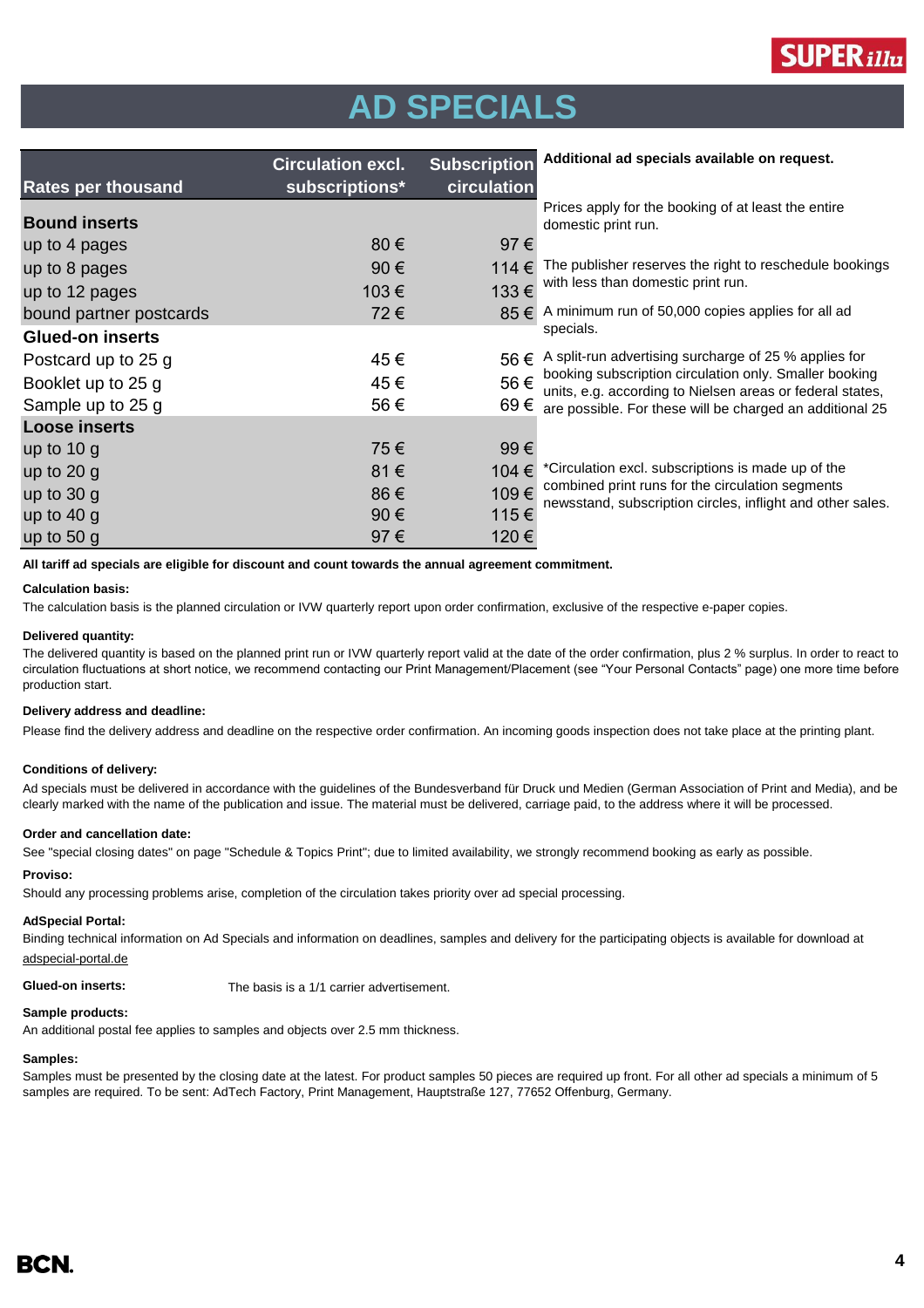

# **SCHEDULE**

| Copy date**<br><b>Closing date*</b><br>On sale date<br>No.<br>2/22<br>05.01.22<br>15.12.21<br>15.12.21<br>3/22<br>23.12.21<br>13.01.22<br>23.12.21<br>4/22<br>20.01.22<br>30.12.21<br>30.12.21<br>03.12.21<br>5/22<br>27.01.22<br>05.01.22<br>05.01.22<br>6/22<br>03.02.22<br>13.01.22<br>13.01.22<br>7/22<br>10.02.22<br>20.01.22<br>20.01.22<br>31.12.21<br>8/22<br>17.02.22<br>27.01.22<br>27.01.22<br>9/22<br>24.02.22<br>03.02.22<br>03.02.22<br>10/22<br>10.02.22<br>03.03.22<br>10.02.22<br>11/22<br>10.03.22<br>17.02.22<br>17.02.22<br>12/22<br>17.03.22<br>24.02.22<br>24.02.22<br>13/22<br>24.03.22<br>03.03.22<br>03.03.22<br>14/22<br>31.03.22<br>10.03.22<br>10.03.22<br>15/22<br>07.04.22<br>17.03.22<br>17.03.22<br>16/22<br>13.04.22<br>23.03.22<br>23.03.22<br>17/22<br>21.04.22<br>24.03.22<br>28.03.22<br>18/22<br>28.04.22<br>31.03.22<br>04.04.22<br>19/22<br>05.05.22<br>07.04.22<br>11.04.22<br>20/22<br>12.05.22<br>14.04.22<br>14.04.22<br>21/22<br>21.04.22<br>19.05.22<br>25.04.22<br>22/22<br>25.05.22<br>27.04.22<br>29.04.22<br>23/22<br>02.06.22<br>05.05.22<br>09.05.22<br>24/22<br>09.06.22<br>12.05.22<br>16.05.22<br>25/22<br>15.06.22<br>19.05.22<br>23.05.22<br>26/22<br>23.06.22<br>25.05.22<br>30.05.22<br>27/22<br>30.06.22<br>02.06.22<br>07.06.22<br>28/22<br>07.07.22<br>09.06.22<br>13.06.22<br>29/22<br>14.07.22<br>15.06.22<br>20.06.22<br>30/22<br>21.07.22<br>23.06.22<br>27.06.22<br>31/22<br>04.07.22<br>28.07.22<br>30.06.22<br>32/22<br>04.08.22<br>07.07.22<br>11.07.22<br>33/22<br>11.08.22<br>14.07.22<br>18.07.22<br>34/22<br>18.08.22<br>21.07.22<br>25.07.22<br>35/22<br>25.08.22<br>28.07.22<br>01.08.22<br>36/22<br>01.09.22<br>04.08.22<br>08.08.22<br>37/22<br>08.09.22<br>11.08.22<br>16.08.22<br>38/22<br>15.09.22<br>18.08.22<br>22.08.22<br>39/22<br>22.09.22<br>25.08.22<br>29.08.22<br>40/22<br>29.09.22<br>01.09.22<br>05.09.22<br>41/22<br>06.10.22<br>08.09.22<br>12.09.22<br>42/22<br>13.10.22<br>15.09.22<br>19.09.22<br>43/22<br>20.10.22<br>26.09.22<br>22.09.22<br>44/22<br>27.10.22<br>29.09.22<br>04.10.22<br>45/22<br>03.11.22<br>06.10.22<br>10.10.22<br>46/22<br>10.11.22<br>13.10.22<br>17.10.22<br>47/22<br>17.11.22<br>20.10.22<br>24.10.22<br>48/22<br>24.11.22<br>01.11.22<br>27.10.22<br>49/22<br>01.12.22<br>03.11.22<br>07.11.22<br>50/22<br>08.12.22<br>10.11.22<br>14.11.22<br>51/22<br>15.12.22<br>17.11.22<br>21.11.22<br>52/22<br>21.12.22<br>23.11.22<br>28.11.22<br>1/23<br>28.12.22<br>05.12.22<br>30.11.22<br>* Closing & cancellation date | The BCN topic preview tool provides you with attractive themes or specials: |  | brand-community-network.com/topic-preview-tool |  |                                |
|------------------------------------------------------------------------------------------------------------------------------------------------------------------------------------------------------------------------------------------------------------------------------------------------------------------------------------------------------------------------------------------------------------------------------------------------------------------------------------------------------------------------------------------------------------------------------------------------------------------------------------------------------------------------------------------------------------------------------------------------------------------------------------------------------------------------------------------------------------------------------------------------------------------------------------------------------------------------------------------------------------------------------------------------------------------------------------------------------------------------------------------------------------------------------------------------------------------------------------------------------------------------------------------------------------------------------------------------------------------------------------------------------------------------------------------------------------------------------------------------------------------------------------------------------------------------------------------------------------------------------------------------------------------------------------------------------------------------------------------------------------------------------------------------------------------------------------------------------------------------------------------------------------------------------------------------------------------------------------------------------------------------------------------------------------------------------------------------------------------------------------------------------------------------------------------------------------------------------------------------------------------------------------------------------------------------------------------------------------------------------------------------------------------------------------------------------------------------------------------------------------------------------------------------|-----------------------------------------------------------------------------|--|------------------------------------------------|--|--------------------------------|
| 19.11.21<br>26.11.21<br>10.12.21<br>17.12.21<br>24.12.21<br>07.01.22<br>14.01.22<br>21.01.22<br>28.01.22<br>04.02.22<br>11.02.22<br>18.02.22<br>25.02.22<br>04.03.22<br>11.03.22<br>18.03.22<br>25.03.22<br>01.04.22<br>08.04.22<br>15.04.22<br>29.04.22<br>06.05.22<br>13.05.22<br>20.05.22<br>27.05.22<br>03.06.22<br>10.06.22<br>17.06.22<br>24.06.22<br>01.07.22<br>08.07.22<br>15.07.22<br>22.07.22<br>29.07.22<br>05.08.22<br>12.08.22<br>19.08.22<br>26.08.22<br>02.09.22<br>09.09.22<br>16.09.22<br>23.09.22<br>30.09.22<br>07.10.22<br>14.10.22<br>21.10.22<br>28.10.22<br>04.11.22<br>11.11.22<br>18.11.22                                                                                                                                                                                                                                                                                                                                                                                                                                                                                                                                                                                                                                                                                                                                                                                                                                                                                                                                                                                                                                                                                                                                                                                                                                                                                                                                                                                                                                                                                                                                                                                                                                                                                                                                                                                                                                                                                                                           |                                                                             |  |                                                |  | <b>Special closing date***</b> |
|                                                                                                                                                                                                                                                                                                                                                                                                                                                                                                                                                                                                                                                                                                                                                                                                                                                                                                                                                                                                                                                                                                                                                                                                                                                                                                                                                                                                                                                                                                                                                                                                                                                                                                                                                                                                                                                                                                                                                                                                                                                                                                                                                                                                                                                                                                                                                                                                                                                                                                                                                |                                                                             |  |                                                |  |                                |
|                                                                                                                                                                                                                                                                                                                                                                                                                                                                                                                                                                                                                                                                                                                                                                                                                                                                                                                                                                                                                                                                                                                                                                                                                                                                                                                                                                                                                                                                                                                                                                                                                                                                                                                                                                                                                                                                                                                                                                                                                                                                                                                                                                                                                                                                                                                                                                                                                                                                                                                                                |                                                                             |  |                                                |  |                                |
|                                                                                                                                                                                                                                                                                                                                                                                                                                                                                                                                                                                                                                                                                                                                                                                                                                                                                                                                                                                                                                                                                                                                                                                                                                                                                                                                                                                                                                                                                                                                                                                                                                                                                                                                                                                                                                                                                                                                                                                                                                                                                                                                                                                                                                                                                                                                                                                                                                                                                                                                                |                                                                             |  |                                                |  |                                |
|                                                                                                                                                                                                                                                                                                                                                                                                                                                                                                                                                                                                                                                                                                                                                                                                                                                                                                                                                                                                                                                                                                                                                                                                                                                                                                                                                                                                                                                                                                                                                                                                                                                                                                                                                                                                                                                                                                                                                                                                                                                                                                                                                                                                                                                                                                                                                                                                                                                                                                                                                |                                                                             |  |                                                |  |                                |
|                                                                                                                                                                                                                                                                                                                                                                                                                                                                                                                                                                                                                                                                                                                                                                                                                                                                                                                                                                                                                                                                                                                                                                                                                                                                                                                                                                                                                                                                                                                                                                                                                                                                                                                                                                                                                                                                                                                                                                                                                                                                                                                                                                                                                                                                                                                                                                                                                                                                                                                                                |                                                                             |  |                                                |  |                                |
|                                                                                                                                                                                                                                                                                                                                                                                                                                                                                                                                                                                                                                                                                                                                                                                                                                                                                                                                                                                                                                                                                                                                                                                                                                                                                                                                                                                                                                                                                                                                                                                                                                                                                                                                                                                                                                                                                                                                                                                                                                                                                                                                                                                                                                                                                                                                                                                                                                                                                                                                                |                                                                             |  |                                                |  |                                |
|                                                                                                                                                                                                                                                                                                                                                                                                                                                                                                                                                                                                                                                                                                                                                                                                                                                                                                                                                                                                                                                                                                                                                                                                                                                                                                                                                                                                                                                                                                                                                                                                                                                                                                                                                                                                                                                                                                                                                                                                                                                                                                                                                                                                                                                                                                                                                                                                                                                                                                                                                |                                                                             |  |                                                |  |                                |
|                                                                                                                                                                                                                                                                                                                                                                                                                                                                                                                                                                                                                                                                                                                                                                                                                                                                                                                                                                                                                                                                                                                                                                                                                                                                                                                                                                                                                                                                                                                                                                                                                                                                                                                                                                                                                                                                                                                                                                                                                                                                                                                                                                                                                                                                                                                                                                                                                                                                                                                                                |                                                                             |  |                                                |  |                                |
|                                                                                                                                                                                                                                                                                                                                                                                                                                                                                                                                                                                                                                                                                                                                                                                                                                                                                                                                                                                                                                                                                                                                                                                                                                                                                                                                                                                                                                                                                                                                                                                                                                                                                                                                                                                                                                                                                                                                                                                                                                                                                                                                                                                                                                                                                                                                                                                                                                                                                                                                                |                                                                             |  |                                                |  |                                |
|                                                                                                                                                                                                                                                                                                                                                                                                                                                                                                                                                                                                                                                                                                                                                                                                                                                                                                                                                                                                                                                                                                                                                                                                                                                                                                                                                                                                                                                                                                                                                                                                                                                                                                                                                                                                                                                                                                                                                                                                                                                                                                                                                                                                                                                                                                                                                                                                                                                                                                                                                |                                                                             |  |                                                |  |                                |
|                                                                                                                                                                                                                                                                                                                                                                                                                                                                                                                                                                                                                                                                                                                                                                                                                                                                                                                                                                                                                                                                                                                                                                                                                                                                                                                                                                                                                                                                                                                                                                                                                                                                                                                                                                                                                                                                                                                                                                                                                                                                                                                                                                                                                                                                                                                                                                                                                                                                                                                                                |                                                                             |  |                                                |  |                                |
|                                                                                                                                                                                                                                                                                                                                                                                                                                                                                                                                                                                                                                                                                                                                                                                                                                                                                                                                                                                                                                                                                                                                                                                                                                                                                                                                                                                                                                                                                                                                                                                                                                                                                                                                                                                                                                                                                                                                                                                                                                                                                                                                                                                                                                                                                                                                                                                                                                                                                                                                                |                                                                             |  |                                                |  |                                |
|                                                                                                                                                                                                                                                                                                                                                                                                                                                                                                                                                                                                                                                                                                                                                                                                                                                                                                                                                                                                                                                                                                                                                                                                                                                                                                                                                                                                                                                                                                                                                                                                                                                                                                                                                                                                                                                                                                                                                                                                                                                                                                                                                                                                                                                                                                                                                                                                                                                                                                                                                |                                                                             |  |                                                |  |                                |
|                                                                                                                                                                                                                                                                                                                                                                                                                                                                                                                                                                                                                                                                                                                                                                                                                                                                                                                                                                                                                                                                                                                                                                                                                                                                                                                                                                                                                                                                                                                                                                                                                                                                                                                                                                                                                                                                                                                                                                                                                                                                                                                                                                                                                                                                                                                                                                                                                                                                                                                                                |                                                                             |  |                                                |  |                                |
|                                                                                                                                                                                                                                                                                                                                                                                                                                                                                                                                                                                                                                                                                                                                                                                                                                                                                                                                                                                                                                                                                                                                                                                                                                                                                                                                                                                                                                                                                                                                                                                                                                                                                                                                                                                                                                                                                                                                                                                                                                                                                                                                                                                                                                                                                                                                                                                                                                                                                                                                                |                                                                             |  |                                                |  |                                |
|                                                                                                                                                                                                                                                                                                                                                                                                                                                                                                                                                                                                                                                                                                                                                                                                                                                                                                                                                                                                                                                                                                                                                                                                                                                                                                                                                                                                                                                                                                                                                                                                                                                                                                                                                                                                                                                                                                                                                                                                                                                                                                                                                                                                                                                                                                                                                                                                                                                                                                                                                |                                                                             |  |                                                |  |                                |
|                                                                                                                                                                                                                                                                                                                                                                                                                                                                                                                                                                                                                                                                                                                                                                                                                                                                                                                                                                                                                                                                                                                                                                                                                                                                                                                                                                                                                                                                                                                                                                                                                                                                                                                                                                                                                                                                                                                                                                                                                                                                                                                                                                                                                                                                                                                                                                                                                                                                                                                                                |                                                                             |  |                                                |  |                                |
|                                                                                                                                                                                                                                                                                                                                                                                                                                                                                                                                                                                                                                                                                                                                                                                                                                                                                                                                                                                                                                                                                                                                                                                                                                                                                                                                                                                                                                                                                                                                                                                                                                                                                                                                                                                                                                                                                                                                                                                                                                                                                                                                                                                                                                                                                                                                                                                                                                                                                                                                                |                                                                             |  |                                                |  |                                |
|                                                                                                                                                                                                                                                                                                                                                                                                                                                                                                                                                                                                                                                                                                                                                                                                                                                                                                                                                                                                                                                                                                                                                                                                                                                                                                                                                                                                                                                                                                                                                                                                                                                                                                                                                                                                                                                                                                                                                                                                                                                                                                                                                                                                                                                                                                                                                                                                                                                                                                                                                |                                                                             |  |                                                |  |                                |
|                                                                                                                                                                                                                                                                                                                                                                                                                                                                                                                                                                                                                                                                                                                                                                                                                                                                                                                                                                                                                                                                                                                                                                                                                                                                                                                                                                                                                                                                                                                                                                                                                                                                                                                                                                                                                                                                                                                                                                                                                                                                                                                                                                                                                                                                                                                                                                                                                                                                                                                                                |                                                                             |  |                                                |  |                                |
|                                                                                                                                                                                                                                                                                                                                                                                                                                                                                                                                                                                                                                                                                                                                                                                                                                                                                                                                                                                                                                                                                                                                                                                                                                                                                                                                                                                                                                                                                                                                                                                                                                                                                                                                                                                                                                                                                                                                                                                                                                                                                                                                                                                                                                                                                                                                                                                                                                                                                                                                                |                                                                             |  |                                                |  |                                |
|                                                                                                                                                                                                                                                                                                                                                                                                                                                                                                                                                                                                                                                                                                                                                                                                                                                                                                                                                                                                                                                                                                                                                                                                                                                                                                                                                                                                                                                                                                                                                                                                                                                                                                                                                                                                                                                                                                                                                                                                                                                                                                                                                                                                                                                                                                                                                                                                                                                                                                                                                |                                                                             |  |                                                |  |                                |
|                                                                                                                                                                                                                                                                                                                                                                                                                                                                                                                                                                                                                                                                                                                                                                                                                                                                                                                                                                                                                                                                                                                                                                                                                                                                                                                                                                                                                                                                                                                                                                                                                                                                                                                                                                                                                                                                                                                                                                                                                                                                                                                                                                                                                                                                                                                                                                                                                                                                                                                                                |                                                                             |  |                                                |  |                                |
|                                                                                                                                                                                                                                                                                                                                                                                                                                                                                                                                                                                                                                                                                                                                                                                                                                                                                                                                                                                                                                                                                                                                                                                                                                                                                                                                                                                                                                                                                                                                                                                                                                                                                                                                                                                                                                                                                                                                                                                                                                                                                                                                                                                                                                                                                                                                                                                                                                                                                                                                                |                                                                             |  |                                                |  |                                |
|                                                                                                                                                                                                                                                                                                                                                                                                                                                                                                                                                                                                                                                                                                                                                                                                                                                                                                                                                                                                                                                                                                                                                                                                                                                                                                                                                                                                                                                                                                                                                                                                                                                                                                                                                                                                                                                                                                                                                                                                                                                                                                                                                                                                                                                                                                                                                                                                                                                                                                                                                |                                                                             |  |                                                |  |                                |
|                                                                                                                                                                                                                                                                                                                                                                                                                                                                                                                                                                                                                                                                                                                                                                                                                                                                                                                                                                                                                                                                                                                                                                                                                                                                                                                                                                                                                                                                                                                                                                                                                                                                                                                                                                                                                                                                                                                                                                                                                                                                                                                                                                                                                                                                                                                                                                                                                                                                                                                                                |                                                                             |  |                                                |  |                                |
|                                                                                                                                                                                                                                                                                                                                                                                                                                                                                                                                                                                                                                                                                                                                                                                                                                                                                                                                                                                                                                                                                                                                                                                                                                                                                                                                                                                                                                                                                                                                                                                                                                                                                                                                                                                                                                                                                                                                                                                                                                                                                                                                                                                                                                                                                                                                                                                                                                                                                                                                                |                                                                             |  |                                                |  |                                |
|                                                                                                                                                                                                                                                                                                                                                                                                                                                                                                                                                                                                                                                                                                                                                                                                                                                                                                                                                                                                                                                                                                                                                                                                                                                                                                                                                                                                                                                                                                                                                                                                                                                                                                                                                                                                                                                                                                                                                                                                                                                                                                                                                                                                                                                                                                                                                                                                                                                                                                                                                |                                                                             |  |                                                |  |                                |
|                                                                                                                                                                                                                                                                                                                                                                                                                                                                                                                                                                                                                                                                                                                                                                                                                                                                                                                                                                                                                                                                                                                                                                                                                                                                                                                                                                                                                                                                                                                                                                                                                                                                                                                                                                                                                                                                                                                                                                                                                                                                                                                                                                                                                                                                                                                                                                                                                                                                                                                                                |                                                                             |  |                                                |  |                                |
|                                                                                                                                                                                                                                                                                                                                                                                                                                                                                                                                                                                                                                                                                                                                                                                                                                                                                                                                                                                                                                                                                                                                                                                                                                                                                                                                                                                                                                                                                                                                                                                                                                                                                                                                                                                                                                                                                                                                                                                                                                                                                                                                                                                                                                                                                                                                                                                                                                                                                                                                                |                                                                             |  |                                                |  |                                |
|                                                                                                                                                                                                                                                                                                                                                                                                                                                                                                                                                                                                                                                                                                                                                                                                                                                                                                                                                                                                                                                                                                                                                                                                                                                                                                                                                                                                                                                                                                                                                                                                                                                                                                                                                                                                                                                                                                                                                                                                                                                                                                                                                                                                                                                                                                                                                                                                                                                                                                                                                |                                                                             |  |                                                |  |                                |
|                                                                                                                                                                                                                                                                                                                                                                                                                                                                                                                                                                                                                                                                                                                                                                                                                                                                                                                                                                                                                                                                                                                                                                                                                                                                                                                                                                                                                                                                                                                                                                                                                                                                                                                                                                                                                                                                                                                                                                                                                                                                                                                                                                                                                                                                                                                                                                                                                                                                                                                                                |                                                                             |  |                                                |  |                                |
|                                                                                                                                                                                                                                                                                                                                                                                                                                                                                                                                                                                                                                                                                                                                                                                                                                                                                                                                                                                                                                                                                                                                                                                                                                                                                                                                                                                                                                                                                                                                                                                                                                                                                                                                                                                                                                                                                                                                                                                                                                                                                                                                                                                                                                                                                                                                                                                                                                                                                                                                                |                                                                             |  |                                                |  |                                |
|                                                                                                                                                                                                                                                                                                                                                                                                                                                                                                                                                                                                                                                                                                                                                                                                                                                                                                                                                                                                                                                                                                                                                                                                                                                                                                                                                                                                                                                                                                                                                                                                                                                                                                                                                                                                                                                                                                                                                                                                                                                                                                                                                                                                                                                                                                                                                                                                                                                                                                                                                |                                                                             |  |                                                |  |                                |
|                                                                                                                                                                                                                                                                                                                                                                                                                                                                                                                                                                                                                                                                                                                                                                                                                                                                                                                                                                                                                                                                                                                                                                                                                                                                                                                                                                                                                                                                                                                                                                                                                                                                                                                                                                                                                                                                                                                                                                                                                                                                                                                                                                                                                                                                                                                                                                                                                                                                                                                                                |                                                                             |  |                                                |  |                                |
|                                                                                                                                                                                                                                                                                                                                                                                                                                                                                                                                                                                                                                                                                                                                                                                                                                                                                                                                                                                                                                                                                                                                                                                                                                                                                                                                                                                                                                                                                                                                                                                                                                                                                                                                                                                                                                                                                                                                                                                                                                                                                                                                                                                                                                                                                                                                                                                                                                                                                                                                                |                                                                             |  |                                                |  |                                |
|                                                                                                                                                                                                                                                                                                                                                                                                                                                                                                                                                                                                                                                                                                                                                                                                                                                                                                                                                                                                                                                                                                                                                                                                                                                                                                                                                                                                                                                                                                                                                                                                                                                                                                                                                                                                                                                                                                                                                                                                                                                                                                                                                                                                                                                                                                                                                                                                                                                                                                                                                |                                                                             |  |                                                |  |                                |
|                                                                                                                                                                                                                                                                                                                                                                                                                                                                                                                                                                                                                                                                                                                                                                                                                                                                                                                                                                                                                                                                                                                                                                                                                                                                                                                                                                                                                                                                                                                                                                                                                                                                                                                                                                                                                                                                                                                                                                                                                                                                                                                                                                                                                                                                                                                                                                                                                                                                                                                                                |                                                                             |  |                                                |  |                                |
|                                                                                                                                                                                                                                                                                                                                                                                                                                                                                                                                                                                                                                                                                                                                                                                                                                                                                                                                                                                                                                                                                                                                                                                                                                                                                                                                                                                                                                                                                                                                                                                                                                                                                                                                                                                                                                                                                                                                                                                                                                                                                                                                                                                                                                                                                                                                                                                                                                                                                                                                                |                                                                             |  |                                                |  |                                |
|                                                                                                                                                                                                                                                                                                                                                                                                                                                                                                                                                                                                                                                                                                                                                                                                                                                                                                                                                                                                                                                                                                                                                                                                                                                                                                                                                                                                                                                                                                                                                                                                                                                                                                                                                                                                                                                                                                                                                                                                                                                                                                                                                                                                                                                                                                                                                                                                                                                                                                                                                |                                                                             |  |                                                |  |                                |
|                                                                                                                                                                                                                                                                                                                                                                                                                                                                                                                                                                                                                                                                                                                                                                                                                                                                                                                                                                                                                                                                                                                                                                                                                                                                                                                                                                                                                                                                                                                                                                                                                                                                                                                                                                                                                                                                                                                                                                                                                                                                                                                                                                                                                                                                                                                                                                                                                                                                                                                                                |                                                                             |  |                                                |  |                                |
|                                                                                                                                                                                                                                                                                                                                                                                                                                                                                                                                                                                                                                                                                                                                                                                                                                                                                                                                                                                                                                                                                                                                                                                                                                                                                                                                                                                                                                                                                                                                                                                                                                                                                                                                                                                                                                                                                                                                                                                                                                                                                                                                                                                                                                                                                                                                                                                                                                                                                                                                                |                                                                             |  |                                                |  |                                |
|                                                                                                                                                                                                                                                                                                                                                                                                                                                                                                                                                                                                                                                                                                                                                                                                                                                                                                                                                                                                                                                                                                                                                                                                                                                                                                                                                                                                                                                                                                                                                                                                                                                                                                                                                                                                                                                                                                                                                                                                                                                                                                                                                                                                                                                                                                                                                                                                                                                                                                                                                |                                                                             |  |                                                |  |                                |
|                                                                                                                                                                                                                                                                                                                                                                                                                                                                                                                                                                                                                                                                                                                                                                                                                                                                                                                                                                                                                                                                                                                                                                                                                                                                                                                                                                                                                                                                                                                                                                                                                                                                                                                                                                                                                                                                                                                                                                                                                                                                                                                                                                                                                                                                                                                                                                                                                                                                                                                                                |                                                                             |  |                                                |  |                                |
|                                                                                                                                                                                                                                                                                                                                                                                                                                                                                                                                                                                                                                                                                                                                                                                                                                                                                                                                                                                                                                                                                                                                                                                                                                                                                                                                                                                                                                                                                                                                                                                                                                                                                                                                                                                                                                                                                                                                                                                                                                                                                                                                                                                                                                                                                                                                                                                                                                                                                                                                                |                                                                             |  |                                                |  |                                |
|                                                                                                                                                                                                                                                                                                                                                                                                                                                                                                                                                                                                                                                                                                                                                                                                                                                                                                                                                                                                                                                                                                                                                                                                                                                                                                                                                                                                                                                                                                                                                                                                                                                                                                                                                                                                                                                                                                                                                                                                                                                                                                                                                                                                                                                                                                                                                                                                                                                                                                                                                |                                                                             |  |                                                |  |                                |
|                                                                                                                                                                                                                                                                                                                                                                                                                                                                                                                                                                                                                                                                                                                                                                                                                                                                                                                                                                                                                                                                                                                                                                                                                                                                                                                                                                                                                                                                                                                                                                                                                                                                                                                                                                                                                                                                                                                                                                                                                                                                                                                                                                                                                                                                                                                                                                                                                                                                                                                                                |                                                                             |  |                                                |  |                                |
|                                                                                                                                                                                                                                                                                                                                                                                                                                                                                                                                                                                                                                                                                                                                                                                                                                                                                                                                                                                                                                                                                                                                                                                                                                                                                                                                                                                                                                                                                                                                                                                                                                                                                                                                                                                                                                                                                                                                                                                                                                                                                                                                                                                                                                                                                                                                                                                                                                                                                                                                                |                                                                             |  |                                                |  |                                |
|                                                                                                                                                                                                                                                                                                                                                                                                                                                                                                                                                                                                                                                                                                                                                                                                                                                                                                                                                                                                                                                                                                                                                                                                                                                                                                                                                                                                                                                                                                                                                                                                                                                                                                                                                                                                                                                                                                                                                                                                                                                                                                                                                                                                                                                                                                                                                                                                                                                                                                                                                |                                                                             |  |                                                |  |                                |
|                                                                                                                                                                                                                                                                                                                                                                                                                                                                                                                                                                                                                                                                                                                                                                                                                                                                                                                                                                                                                                                                                                                                                                                                                                                                                                                                                                                                                                                                                                                                                                                                                                                                                                                                                                                                                                                                                                                                                                                                                                                                                                                                                                                                                                                                                                                                                                                                                                                                                                                                                |                                                                             |  |                                                |  |                                |
|                                                                                                                                                                                                                                                                                                                                                                                                                                                                                                                                                                                                                                                                                                                                                                                                                                                                                                                                                                                                                                                                                                                                                                                                                                                                                                                                                                                                                                                                                                                                                                                                                                                                                                                                                                                                                                                                                                                                                                                                                                                                                                                                                                                                                                                                                                                                                                                                                                                                                                                                                |                                                                             |  |                                                |  |                                |
|                                                                                                                                                                                                                                                                                                                                                                                                                                                                                                                                                                                                                                                                                                                                                                                                                                                                                                                                                                                                                                                                                                                                                                                                                                                                                                                                                                                                                                                                                                                                                                                                                                                                                                                                                                                                                                                                                                                                                                                                                                                                                                                                                                                                                                                                                                                                                                                                                                                                                                                                                |                                                                             |  |                                                |  |                                |

\*\* Delivery date for printer's copies

\*\*\* Closing & cancellation date for ad specials, special formats, special placements